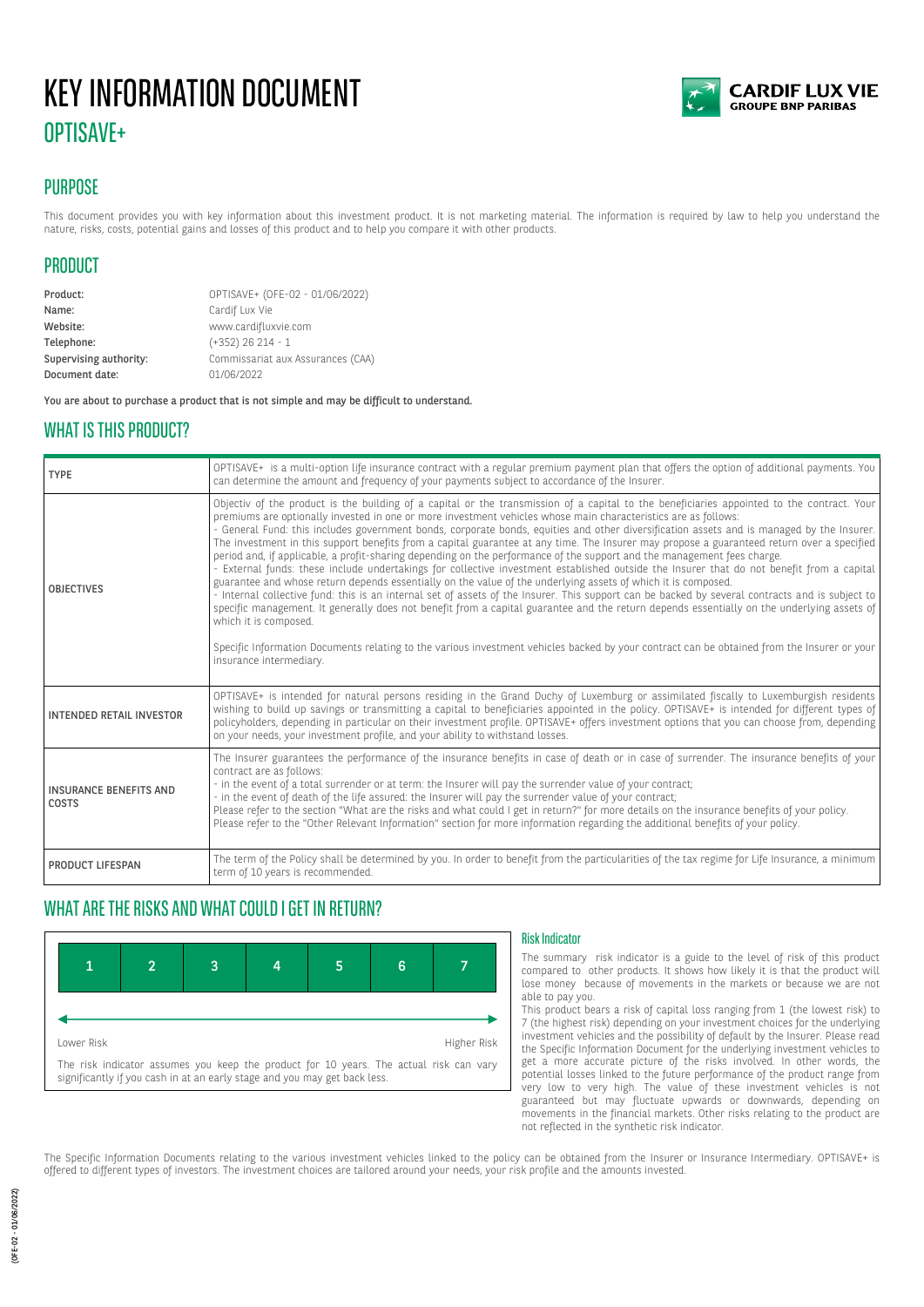#### PERFORMANCE SCENARIOS

The performance of this product depends on the performance of the selected underlying investments. Simulations of the performances of these investment vehicles are presented in the Specific Information Document specific to each underlying investment, which can be consulted on our website www.cardifluxvie.com, on the secure e-Club area or nearby your Intermediary.

The scenarios shown illustrate how your investment could perform. You can compare them with the scenarios of other products.

The scenarios presented are an estimate of future performance based on evidence from the past on how the value of this investment varies, and are not an exact indicator. What you get will vary depending on how the market performs and how long you keep the investment/product.

The figures in the "What are the costs?" section include all the costs of the product itself, but may not include the fees charged by your advisor or distributor. The figures do not take into account your personal tax situation, which may also affect how much you get back.

# WHAT HAPPENS IF CARDIF LUX VIF IS UNABLE TO PAY OUT?

By subscribing to a life insurance policy with a Luxembourg Insurer, you benefit from a special protection system in case of default. This system is based on the segregation of assets representing our commitments to policyholders. Thus, on securities representing technical provisions, you enjoy a first rank privilege that overrides other creditors such as, for example, the State, the Treasury or social security organisations. In the event that this asset is not sufficient to cover our obligations, you also benefit from an ordinary claim on the Insurer's own assets.

In view of this special protection system, you do not benefit in Luxembourg from a guarantee fund type of compensation system. In addition, the default risk must be assessed in relation to the quality of the shareholding, the preventive measures, the rules of good management, the provisions made and the amount of the Insurer's equity. You may also incur a financial loss in case of default of the issuer of an underlying asset in your contract or on the money market investments in case of default on the custodian bank.

### WHAT ARF THE COSTS?

#### Costs over Time

The Reduction in Yield (RIY) shows what impact the total costs you pay will have on the investment return you might get. The total costs take into account one-off, ongoing and incidental costs.

The amounts shown here are the cumulative costs of the product itself, for three different holding periods. They include potential early exit penalties. The figures assume you invest 1 000 EUR per year. The figures are estimates and may change in the future.

The person selling you or advising you about this product may charge you other costs. If so, this person will provide you with information about these costs, and show you the impact that all costs will have on your investment over time.

| I Investment 1 000 EUR PER YEAR | If you cash in after 1 year | If you cash in after 5 years  | If you cash in after 10 years |
|---------------------------------|-----------------------------|-------------------------------|-------------------------------|
| TOTAL COSTS (*)                 | From 0.00 EUR to 136.25 EUR | From 0.00 EUR to 1 417.33 EUR | From 0.00 EUR to 5 201.45 EUR |
| IMPACT ON RETURN (RIY) PER YEAR | From 0.00% to 13.62%        | From 0.00% to 7.66%           | From 0.00% to 6.89%           |

The Specific Information Documents relating to the various investment vehicles linked to the policy can be obtained from the insurer or insurance intermediary.

\* The total costs are calculated on the basis of regular premium payments of 1,000 EUR per year. These take into account the maximum entry charges and maximum annual policy fees. They do not include social security contributions, tax or profit sharing.

### Composition of Costs

The table below shows:

- the impact each year of the different types of costs (risk premium included) on the investment return you might get at the end of the recommended holding period;

- the meaning of the different cost categories;

| <b>ONE-OFF COSTS</b>    | Entry costs                 | Max. 2.50% | The impact of the costs you pay when entering your investment. This is the most<br>you will pay, and you could pay less. |
|-------------------------|-----------------------------|------------|--------------------------------------------------------------------------------------------------------------------------|
|                         | Exit costs                  | 5.00%      | The Impact of the costs of exiting your investment when it matures.                                                      |
| ONGOING COSTS           | Portfolio transaction costs | Max. 1.00% | The impact of the costs of us buying and selling underlying investments for the<br>product.                              |
|                         | Other ongoing costs         | Max. 2.20% | The impact of the costs that we take each year for managing your investments.                                            |
| <b>INCIDENTAL COSTS</b> | Performance Fee             | 0.00%      | The impact of performance fees.                                                                                          |
|                         | Carried interests           | 0.00%      | The impact of carried interests                                                                                          |

# HOW LONG SHOULD I HOLD IT AND CAN I TAKE MY MONEY OUT EARLY?

### RECOMMENDED HOLDING PERIOD : 10 YEARS

You may cancel your policy within thirty (30) calendar days after having been informed that the policy is effective.

In case that your contract would have been concluded by distance sales the failure of submission of documents and information as forseen by the law of 27th July 1997 results in the extension of the cancellation period up to forteen calendar days following the effective submission date of these documents.

The recommended holding period of your policy is 10 years, in order to benefit from the favorable tax regime of life insurance. This period may change depending on your personal situation (change of tax residence) and the chosen investment vehicles.

.<br>You may request the full surrender of your policy at any time by means of a dated and signed letter addressed to the Insurer. Insofar as the application is complete and accepted by the Insurer, the disinvestment order will be given on the next working day following receipt of the letter by the Insurer. Unless special reservations, the amounts shall be paid within maximum thirty 30 days of all the withdrawn investment vehicles being disinvested. Early surrender of the policy may have a negative impact on the performance or the guaranteed capital of your policy. However, you are invited to seek advice from your insurance intermediary before any buyback operation on your contract to determine the impact. In case of surrender before the term of the contract you will be liable to the following exit fees:

- during the first year: 5% of the surrender value.

- then this rate decreases 1% every year.

- after 5 years no exit fees are applicable.